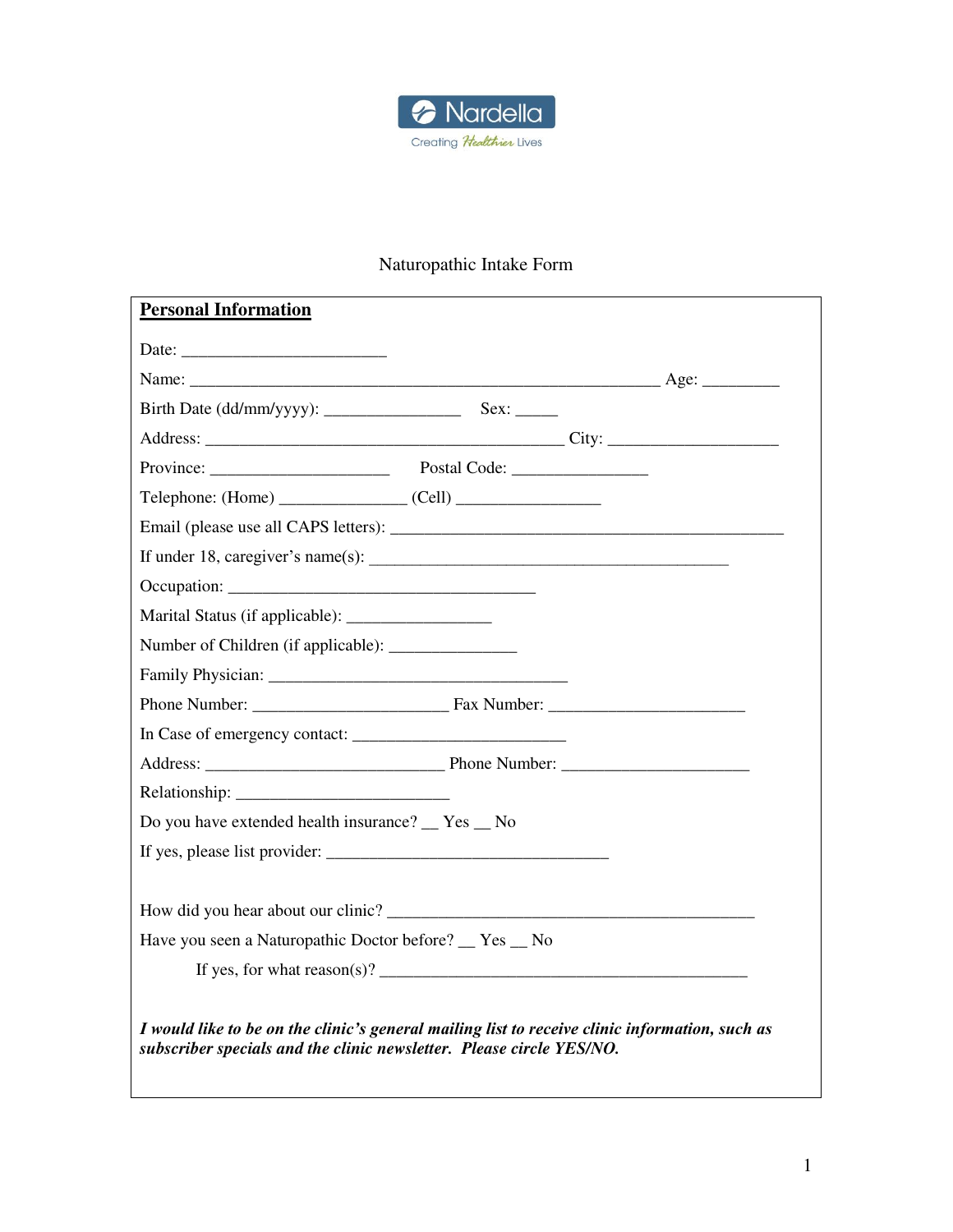

## **Current Health History**

 $+$   $-$ 

| Are you concerned about your weight? Yes No                                                                                                                                                                                                                                                                                                                                                                                                                                                                                                                                                                                                                                                                                                                      |  |
|------------------------------------------------------------------------------------------------------------------------------------------------------------------------------------------------------------------------------------------------------------------------------------------------------------------------------------------------------------------------------------------------------------------------------------------------------------------------------------------------------------------------------------------------------------------------------------------------------------------------------------------------------------------------------------------------------------------------------------------------------------------|--|
| Please rank your main concerns in order of importance to you and when they started:                                                                                                                                                                                                                                                                                                                                                                                                                                                                                                                                                                                                                                                                              |  |
|                                                                                                                                                                                                                                                                                                                                                                                                                                                                                                                                                                                                                                                                                                                                                                  |  |
|                                                                                                                                                                                                                                                                                                                                                                                                                                                                                                                                                                                                                                                                                                                                                                  |  |
| $3.$ $\overline{\phantom{a}}$                                                                                                                                                                                                                                                                                                                                                                                                                                                                                                                                                                                                                                                                                                                                    |  |
|                                                                                                                                                                                                                                                                                                                                                                                                                                                                                                                                                                                                                                                                                                                                                                  |  |
|                                                                                                                                                                                                                                                                                                                                                                                                                                                                                                                                                                                                                                                                                                                                                                  |  |
| Please list any current diagnoses you have been given (if any) and when:                                                                                                                                                                                                                                                                                                                                                                                                                                                                                                                                                                                                                                                                                         |  |
| What activities aggravate your condition?<br>Does your health concern interfere with any of the following?                                                                                                                                                                                                                                                                                                                                                                                                                                                                                                                                                                                                                                                       |  |
| __Work ___Sleep ___Daily Routine ___Other                                                                                                                                                                                                                                                                                                                                                                                                                                                                                                                                                                                                                                                                                                                        |  |
|                                                                                                                                                                                                                                                                                                                                                                                                                                                                                                                                                                                                                                                                                                                                                                  |  |
| Please list any allergies you have:                                                                                                                                                                                                                                                                                                                                                                                                                                                                                                                                                                                                                                                                                                                              |  |
| Have you ever had any mental or emotional disorders? ___________________________<br>If yes, when? $\frac{1}{\sqrt{1-\frac{1}{2}} \cdot \frac{1}{\sqrt{1-\frac{1}{2}} \cdot \frac{1}{\sqrt{1-\frac{1}{2}} \cdot \frac{1}{\sqrt{1-\frac{1}{2}} \cdot \frac{1}{\sqrt{1-\frac{1}{2}} \cdot \frac{1}{\sqrt{1-\frac{1}{2}} \cdot \frac{1}{\sqrt{1-\frac{1}{2}} \cdot \frac{1}{\sqrt{1-\frac{1}{2}} \cdot \frac{1}{\sqrt{1-\frac{1}{2}} \cdot \frac{1}{\sqrt{1-\frac{1}{2}} \cdot \frac{1}{\sqrt{1-\frac{1}{2}} \cdot \frac{1}{\sqrt{$<br>Please indicate how often you go for dental visits:<br>__ Every 6 Months __ Yearly __ Toothache or Emergency __ Wear Dentures<br>What other therapies are you currently using? (Chiropractic, Physiotherapy, Acupuncture etc) |  |
| What other treatments have you tried in the past for these concerns?                                                                                                                                                                                                                                                                                                                                                                                                                                                                                                                                                                                                                                                                                             |  |
| Are you currently under the care of any other physicians or practitioners? Yes No<br>If yes, please give names and contact info:                                                                                                                                                                                                                                                                                                                                                                                                                                                                                                                                                                                                                                 |  |
|                                                                                                                                                                                                                                                                                                                                                                                                                                                                                                                                                                                                                                                                                                                                                                  |  |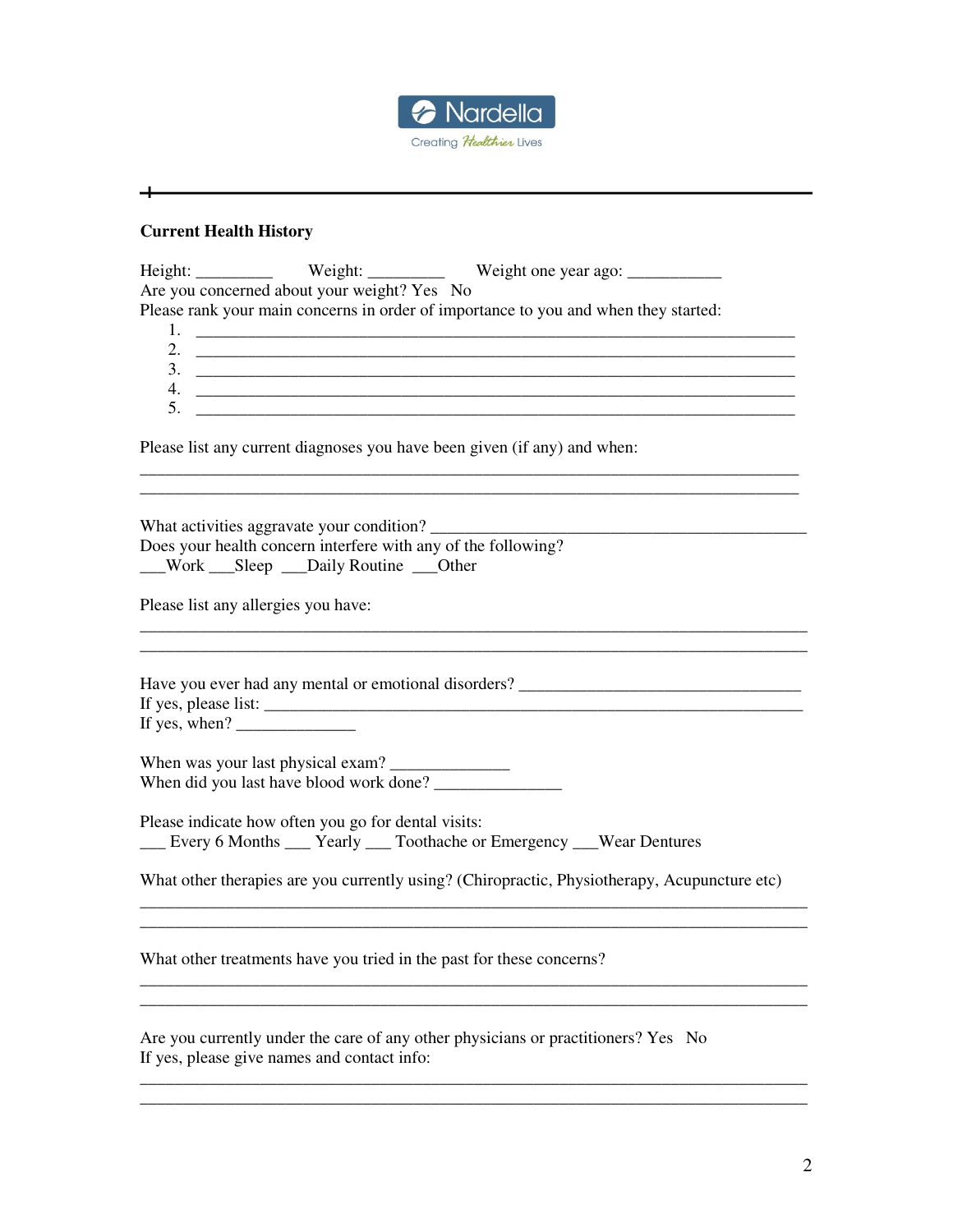

### **Medication and Supplement History**

⊣

Please list all supplements, herbs, and medications you are currently taking:

**Medication** (Please list all of your prescription and non-prescription medication, including birth control, aspirin, and over the counter medications)

| Medication | Dosage | Since | Reason |
|------------|--------|-------|--------|
|            |        |       |        |
|            |        |       |        |
|            |        |       |        |
|            |        |       |        |
|            |        |       |        |
|            |        |       |        |
|            |        |       |        |
|            |        |       |        |

Are you currently experiencing any side effects from your medication? Yes No

**Supplements** (Please list any vitamin, mineral, or natural supplements you are taking with doses and brands)

| Supplements | Dosage | Since | Reason |
|-------------|--------|-------|--------|
|             |        |       |        |
|             |        |       |        |
|             |        |       |        |
|             |        |       |        |
|             |        |       |        |
|             |        |       |        |
|             |        |       |        |
|             |        |       |        |

| History of antibiotic use: (last two years) |           |
|---------------------------------------------|-----------|
| When:                                       | How long: |
| For what condition(s):                      |           |
|                                             |           |

\_\_\_\_\_\_\_\_\_\_\_\_\_\_\_\_\_\_\_\_\_\_\_\_\_\_\_\_\_\_\_\_\_\_\_\_\_\_\_\_\_\_\_\_\_\_\_\_\_\_\_\_\_\_\_\_\_\_\_\_\_\_\_\_\_\_\_\_\_\_\_\_\_\_\_\_\_\_

Did you experience any side effects? Yes No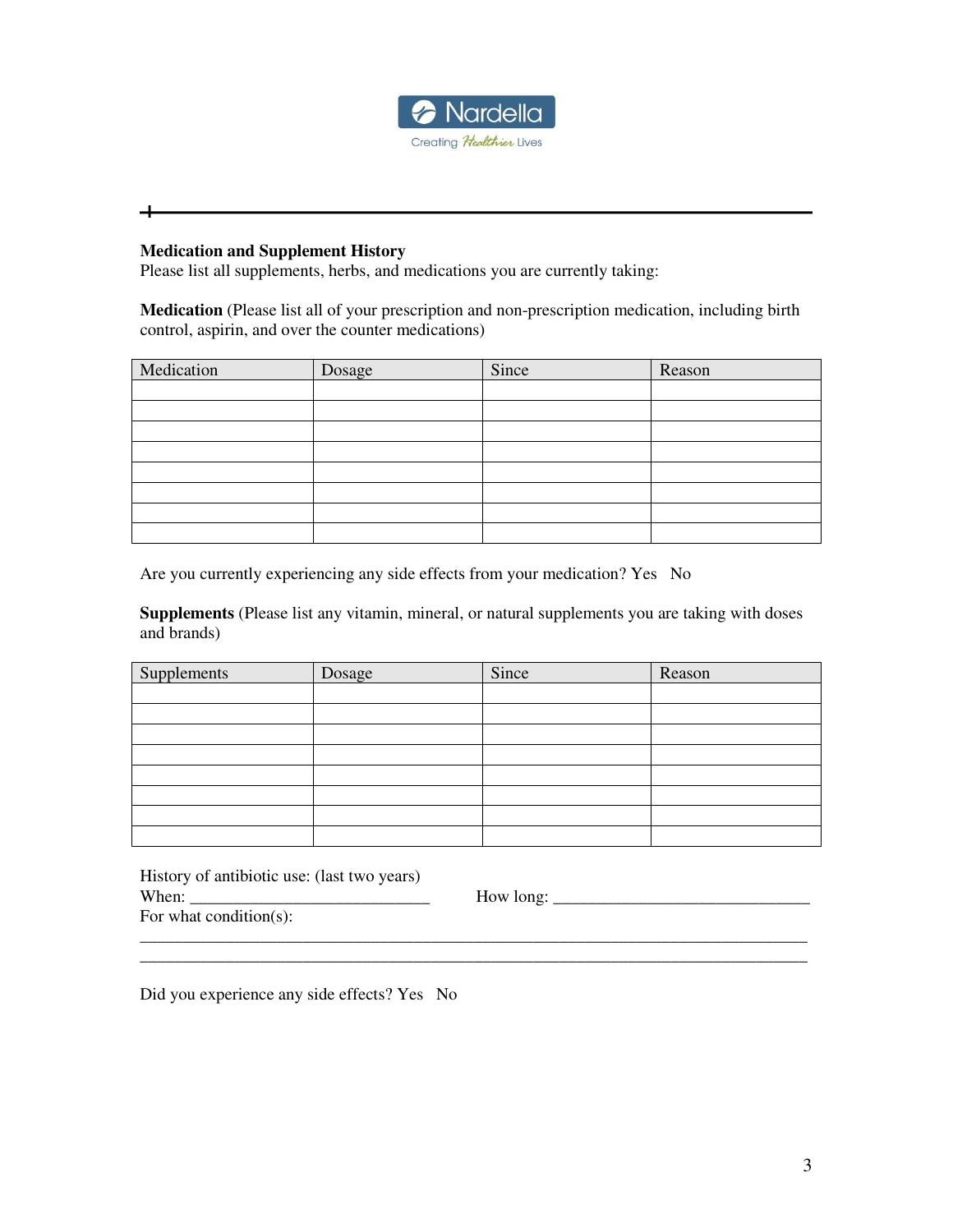

### **Health History**

┿

Please indicate which of the following conditions you have had:

| Abscesses                  | Goiter                     |
|----------------------------|----------------------------|
| Alcoholism/Substance abuse | Gout                       |
| Allergies/Hay fever        | <b>Heart Disease</b>       |
| Amnesia                    | <b>Hepatitis</b>           |
| Anemia                     | <b>High Blood Pressure</b> |
| Anxiety/Depression         | Influenza                  |
| Asthma                     | <b>Kidney Disease</b>      |
| Autoimmune disease         | Leukemia                   |
| Bells' Palsy               | Lyme disease               |
| Cancer                     | Malaria                    |
| Chicken Pox                | Measles                    |
| Cold Sores                 | Miscarriage                |
| Concussion                 | Mononucleosis              |
| Diabetes                   | <b>Mumps</b>               |
| <b>Eating Disorder</b>     | Neurological disease       |
| Emphysema                  | Obesity                    |
| Epilepsy                   | Osteoporosis               |
| Eye disease                | Parasites                  |
| <b>Gall Stones</b>         | Peritonitis                |
|                            |                            |

Pneumonia **Prostatitis** Rheum. Fever Rubella Scarlet Fever Sexually Transmitted Infection **Sinusitis** Skin Disease Sleep apnea Strep Throat Stroke Thyroid disease Tonsillitis Tuberculosis Typhoid Warts Yellow Fever

Please indicate if you have or have had any of the following symptoms (C for currently experiencing and P for experienced in the past):

### **GENERAL**

- \_\_ Allergies \_\_ Chills
- \_\_ Convulsions
- \_\_ Dizziness
- $\equiv$  Fainting
- \_\_ Fatigue
- \_\_ Headache
- \_\_ Migraines
- \_\_ Loss of sleep
- \_\_ Weight loss
- \_\_ Weight gain
- \_\_ Nervousness
- \_\_ Depression
- \_\_ Neuralgia
- \_\_ Sweats
- \_\_ Tremors
- \_\_ Weakness

### **GASTROINTESTINAL**

- \_\_ Abdominal pain
- \_\_ Acid reflux \_\_ Belching \_\_ Bloating \_\_ Blood in mucous or stool \_\_ Change in taste or thirst \_\_ Colitis/IBD \_\_ Constipation \_\_ Diarrhea/loose stools \_\_ Difficult digestion \_\_ Excessive hunger \_\_ Gallbladder trouble \_\_ Heartburn \_\_ Hemorrhoids \_\_ Jaundice \_\_ Liver trouble \_\_ Nausea \_\_ Poor appetite \_\_ Rectal itching \_\_ Trouble swallowing
- \_\_ Ulcers

\_\_ Vomiting \_\_ Vomiting of blood

How often do you have a bowel movement?

\_\_\_\_\_\_\_\_\_\_\_\_\_\_\_\_\_ Have you had a colonoscopy? Yes/No If yes, when?  $\frac{1}{\sqrt{2}}$ 

### **CARDIOVASCULAR**

Arteriosclerosis or

- Atherosclerosis
- \_\_ Chest pain
- \_\_ Clots
- \_\_ Deep leg pain
- \_\_ High blood pressure
- \_\_ High cholesterol
- \_\_ Low blood pressure
- \_\_ Murmur
- \_\_ Pitting edema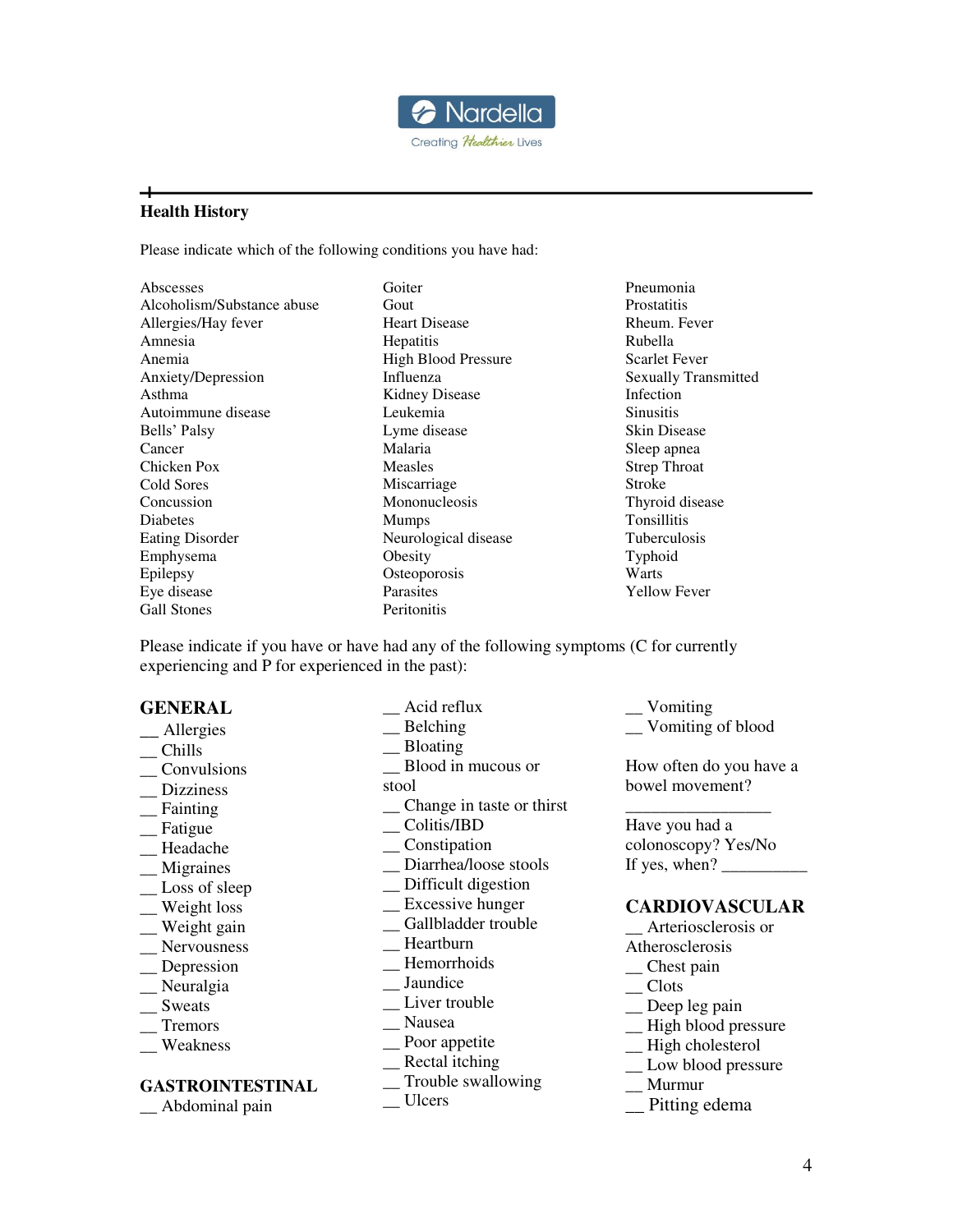

Creating Healthier Lives

Poor circulation Rapid heart beat/palpitations \_\_ Swelling of ankles \_\_ Varicose veins

### **RESPIRATORY**

- \_\_ Chronic cough \_\_ Difficult breathing \_\_ Pain with breathing \_\_ Shortness of breath while laying down \_\_ Shortness of breath with activity \_\_ Slow breathing \_\_ Spitting up blood \_\_ Spitting up phlegm
- \_\_ Wheezing

### **MUSCOSKELETAL**

- \_\_ Bursitis \_\_ Difficulty chewing/jaw clicking \_\_ Hernia \_\_ Joint pain \_\_ Joint stiffness \_\_ Joint swelling/redness
- \_\_ Low back pain
- \_\_ Muscle spasms/cramps
- \_\_ Neck pain/stiffness
- \_\_ Numbness/tingling
- \_\_ Osteoarthritis
- \_\_ Rheumatoid arthritis
- \_\_ Shoulder pain
- \_\_ Tendonitis

### **NEUROLOGICAL**

- \_\_ Bells' palsy
- \_\_ Carpal tunnel syndrome
- \_\_ Paralysis
- \_\_ Peripheral neuropathy
- \_\_ Sciatica
- \_\_ Tremors

## **EYES, EARS, NOSE, THROAT**

- \_\_ Bad breath
- \_\_ Blurry vision
- \_\_ Deafness
- \_\_ Dental decay
- \_\_ Detached retina
- \_\_ Double vision
- \_\_ Ear discharge
- \_\_ Earache
- \_\_ Enlarged
- glands/Swollen lymph
- \_\_ Enlarged thyroid
- \_\_ Eye pain
- \_\_ Eye strain
- \_\_ Far-sightedness
- \_\_ Floaters
- \_\_ Gingivitis
- \_\_ Glaucoma
- Gum trouble
- \_\_ Hay fever
- \_\_ Hoarseness
- \_\_ Increased ocular
- pressure
- \_ Loss of central vision
- \_\_ Loss of peripheral
- vision
- \_\_ Loss of taste or smell
- \_\_ Macular edema
- \_\_ Mercury fillings
- \_\_ Mouth sores
- \_\_ Nasal obstruction
- \_\_ Near-sightedness
- \_\_ Nosebleeds
- \_\_ Root canals
- \_\_ Sensitivity to light
- \_\_ Sensitivity to noise
- \_\_ Sinus infection
- \_\_ Sore throat
- \_\_ Tearing or dryness
- $\overline{\phantom{a}}$  Tinnitus
- \_\_ Tonsillitis
- \_\_ Tooth pain

### **SKIN**

\_\_ Acne

- \_\_ Bruise easily
- \_\_ Cellulite
- \_\_ Dryness/Eczema
- \_\_ Hair loss
- \_\_ Hives/Allergies
- \_\_ Itching
- \_\_ Moles removed
- \_\_ Psoriasis
- \_\_ Rash
- \_\_ Rosacea
- \_\_ Vitiligo

### **GENITO-URINARY**

- \_\_ Bed-wetting
- \_\_ Blood in urine
- \_\_ Frequent urination
- \_\_ Painful urination

### **MEN**

- \_\_ Erectile dysfunction
- \_\_ Low libido
- \_\_ Penile discharge
- \_\_ Prostatitis

 Have you had a rectal exam? Yes/No If yes, when?

### **WOMEN**

- \_\_ Excessive menstrual
- flow

 $\overline{\phantom{a}}$ 

pap?

- \_\_ Fertility issues
- \_\_ Low libido
- \_\_ Lumps in breast
- \_\_ Menopausal symptoms
- \_\_ Painful menstruation
- \_\_ Tender/swollen breasts

5

\_\_ Vaginal discharge

Are you pregnant? \_\_\_ Number of pregnancies:

Have you had a recent

Have you had a recent mammogram?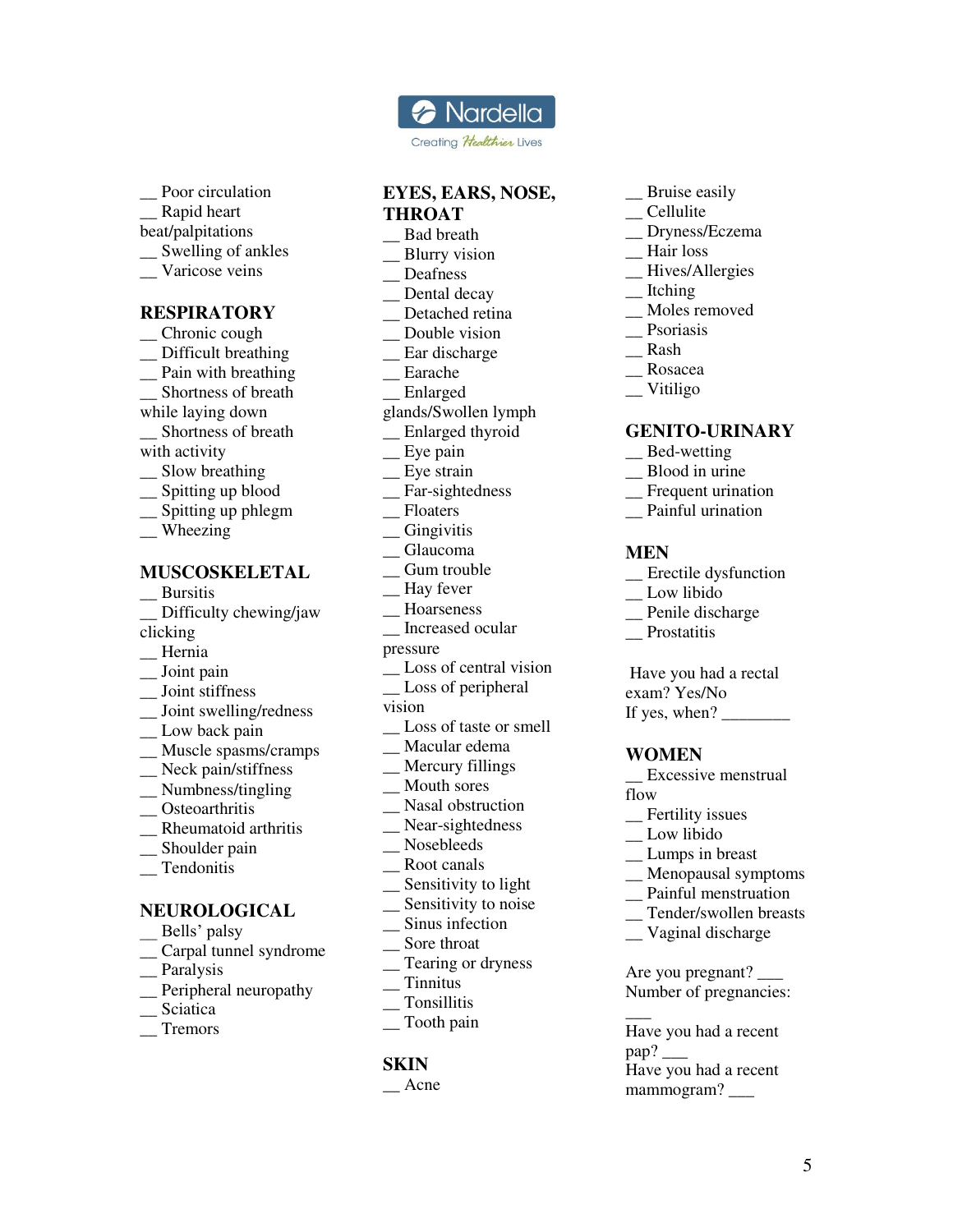

Please indicate if you've had any hospitalizations, surgeries, or serious injuries:

Hospitalizations/Surgeries:

| Operation | When | Complications? |
|-----------|------|----------------|
|           |      |                |
|           |      |                |
|           |      |                |

Injuries:

| Injury | When | Long-Term Effects? |
|--------|------|--------------------|
|        |      |                    |
|        |      |                    |
|        |      |                    |
|        |      |                    |

## **Diet and Lifestyle**

| How much of the following substances do you use on a daily basis? (Heavy, moderate                                                                                                                                             |  |  |
|--------------------------------------------------------------------------------------------------------------------------------------------------------------------------------------------------------------------------------|--|--|
| light, or none)                                                                                                                                                                                                                |  |  |
| Alcohol: Caffeine: Caffeine: Carbonated beverages: Carbonated beverages: Carbonated beverages: Carbonated beverages: Carbonated beverages: Carbonated beverages: Carbonated beverages: Carbonated beverages: Carbonated bevera |  |  |
| Are you seeking guidance in nutrition and daily lifestyle? $\Box$ Yes $\Box$ No                                                                                                                                                |  |  |
| Do you use any tobacco products? ______ Type and quantity per day: _____________                                                                                                                                               |  |  |
| Have you had a recent chest x-ray? ______ If yes, when? _________________________                                                                                                                                              |  |  |
| Have you had any exposure to toxic chemicals? _______ If yes, which ones:                                                                                                                                                      |  |  |
| Are there any foods or food groups that you avoid? Yes No<br>If yes, which ones and why?                                                                                                                                       |  |  |
| How often do you engage in physical activity?<br>Daily _____ 2-3 times/week _____ Once/week ____ Less than once/week ___                                                                                                       |  |  |
| On average, how many hours of sleep do you get per night?                                                                                                                                                                      |  |  |
| How many glasses of water do you drink per day?                                                                                                                                                                                |  |  |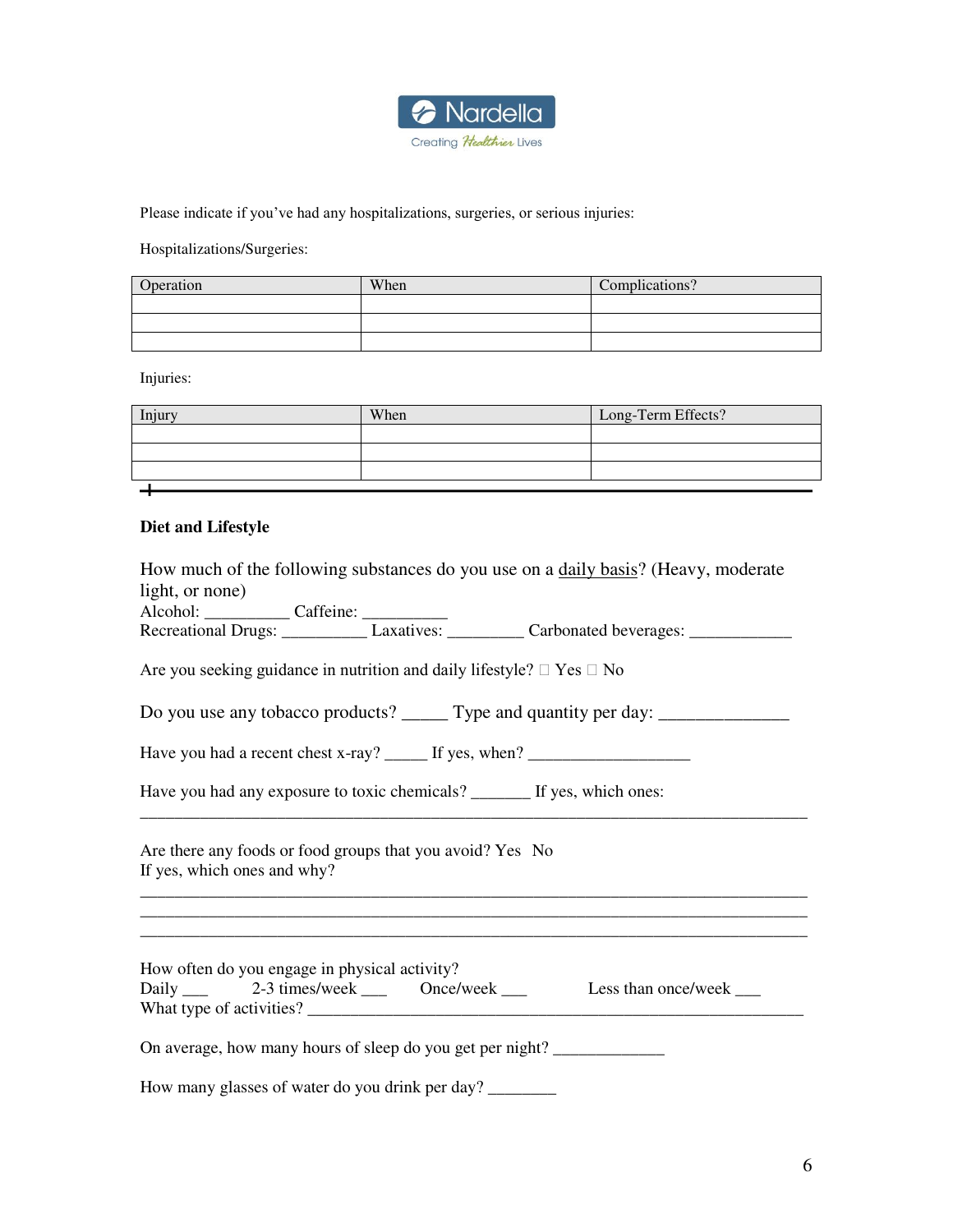

| Have you traveled to a foreign country in the last five years? _____ If yes, where? _______________ |  |  |  |  |
|-----------------------------------------------------------------------------------------------------|--|--|--|--|
| Please list any illnesses you had while abroad:                                                     |  |  |  |  |
| Have you had any recent vaccinations? _____ If yes, which ones: _________________                   |  |  |  |  |
|                                                                                                     |  |  |  |  |

## **Family Health History**

Please indicate any relevant health conditions of your blood relatives only.

| Relation | Past and Present Health<br>Problems | Age at time of death (if<br>applicable) |
|----------|-------------------------------------|-----------------------------------------|
|          |                                     |                                         |
|          |                                     |                                         |
|          |                                     |                                         |
|          |                                     |                                         |
|          |                                     |                                         |
|          |                                     |                                         |
|          |                                     |                                         |